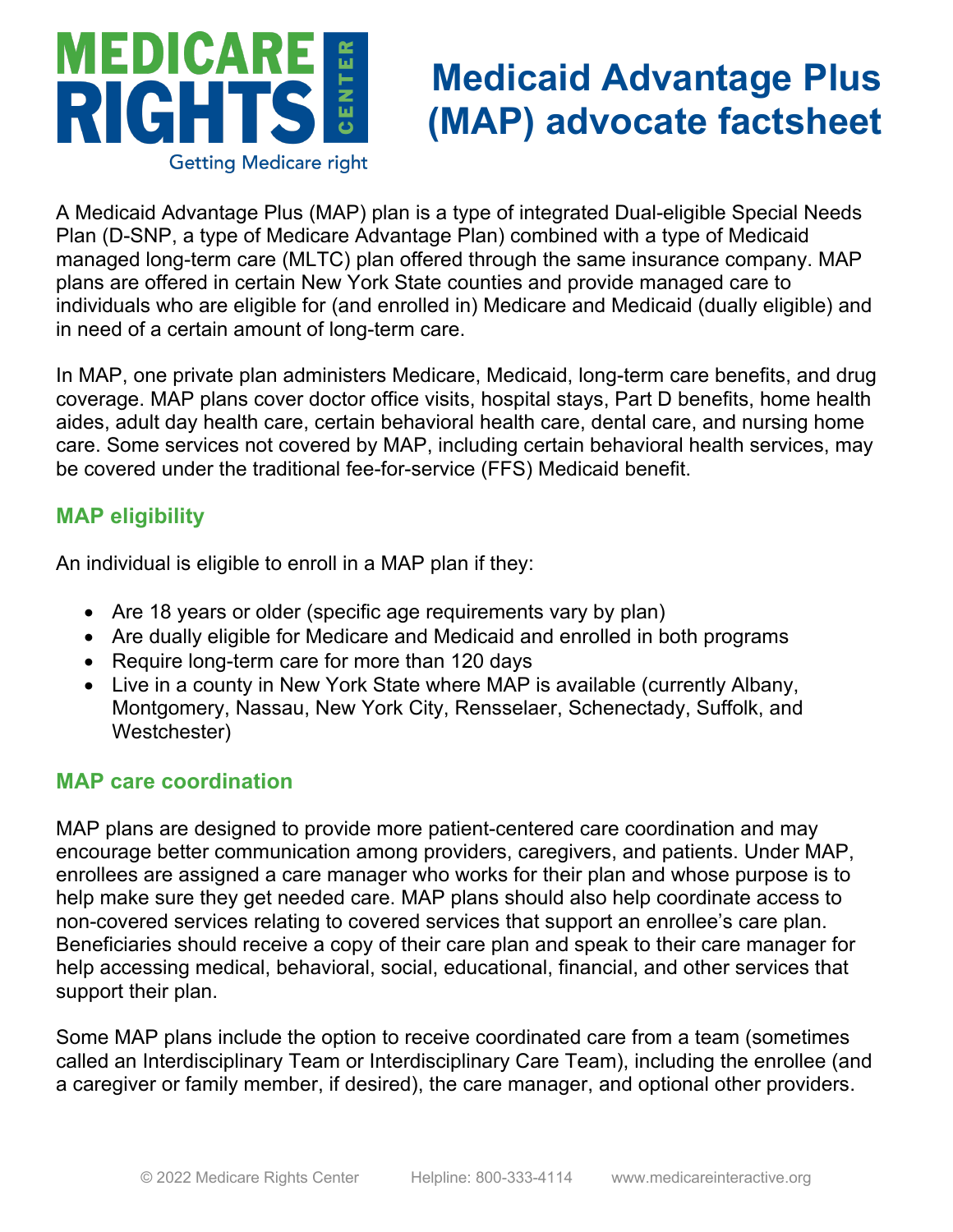### **MAP costs**

All in-network MAP providers must accept Medicare and Medicaid. This means an enrollee should not pay Medicare cost-sharing while seeing providers in the MAP plan's network. However, enrollees may be responsible for the full cost of out-of-network services.

#### **MAP enrollment**

To enroll in a MAP plan, a beneficiary must enroll separately into the Medicare and Medicaid portions of the MAP product. It is a good idea to suggest that the beneficiary call the insurer directly to confirm that they have the correct name and number for both portions of the MAP plan before enrolling. The MAP insurer may help the beneficiary enroll. Otherwise, the beneficiary should:

- 1. Call 1-800-MEDICARE (633-4227) and enroll in the MAP plan's Medicare product. The beneficiary may be instructed to call the MAP insurer directly to proceed with enrollment.
- 2. Call New York Medicaid Choice (New York State's managed care enrollment program) at 888-401-6582 and enroll in the MAP plan's Medicaid product.

Beneficiaries who are not receiving Medicaid long-term care should first contact New York's Conflict-Free Evaluation and Enrollment Center (CFEEC) at 855-222-8350 to see if they meet the eligibility requirements to receive Medicaid long-term care.

Remember, MAP is not available in all New York counties. To find out which long-term care options are available for dually eligible individuals in a specific county, contact New York Medicaid Choice or visit: https://www.nymedicaidchoice.com/choose/find-long-term-careplan.

If you have a client who is experiencing problems with MAP enrollment or coverage, or who needs help navigating coverage options, please contact the Independent Consumer Advocacy Network (ICAN) at 844-614-8800.

### **Transitions from Medicaid managed care to MAP**

Medicaid Managed Care (MMC) plans are private plans that provide Medicaid benefits. Enrollees usually must use in-network providers or receive prior authorization from their plan before getting certain kinds of care. MMC plans may offer care coordination.

In New York, MMC insurers that also offer a MAP plan are required to apply to the Centers for Medicare & Medicaid Services (CMS) and the New York State Department of Health (NYSDOH) for default enrollment, which allows eligible insurers to move newly Medicareeligible MMC enrollees into a qualifying D-SNP. As a result of this process, New Yorkers in MMCs may be default enrolled in a MAP plan after they become eligible for Medicare. Currently, MAP plans are in the application process for default enrollment.